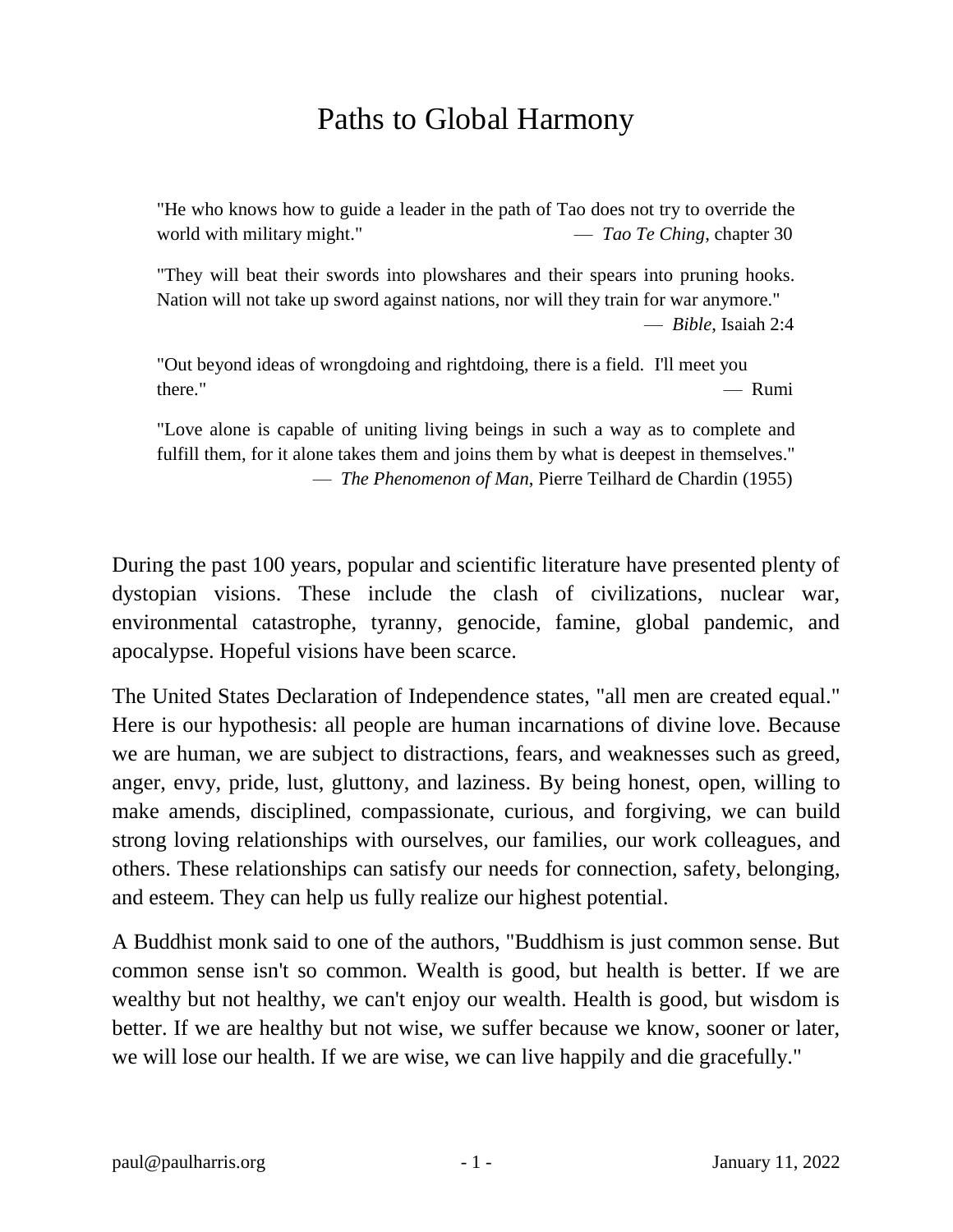No matter what politicians say, in many ways the world has already become a single nation. The people most aware of this may be the CEOs of Global 500 companies, with combined 2020 revenue of \$33.3 trillion, equal to more than one third of global GDP. Our task in the 21st Century is not to win wars or conquer territory. It is to build a healthy, wise, flourishing global culture that is sustainable, just, peaceful, and prosperous.

Globalization is a fact and a process. The fact is that the world's people and nations are more interdependent than ever before and becoming more so. The measures of interdependence are global flows of such things as trade (including media and tourism), immigration, and investment, and the related degradation of the ecosystem on which all life depends, a degradation that constantly reminds us that we are passengers on a spaceship, or, more ominously, a lifeboat.

The process of globalization is both technological and human. Technologically, new systems of global information and communication foster and link the agents of globalization — multinational corporations, sometimes with governments as their partners. On the human side, globalization is pulled by exploding consumer desires and pushed by ingenious corporate managers, who themselves are driven by a variety of urges — to serve their communities or their shareholders, to gain wealth and power, or simply to exercise their skills and talents.

Globalization is a promise of efficiency in spreading the good things of life to those who lack them. It is also a menace to those who are left behind, excluded from its benefits. It lessens global diversity and also accentuates it. It means convergence and integration; it also means conflict and disintegration. It is upsetting old ways, and challenging cultures, religions, and systems of belief.

Whether globalization is a positive force in the world will depend upon how it is managed. Thus, although it appears to be an economic and technological phenomenon, it is also a political one. Economic and technological engines are running at full speed; however, the political mechanisms to manage them are either nonexistent or in trouble. Multinational corporations and their technological infrastructure span the world, merging, acquiring, cooperating, and competing with dizzying speed. National governments vie for their favors but increasingly cannot control them. And such transnational apparatus as exist are inadequate to the task.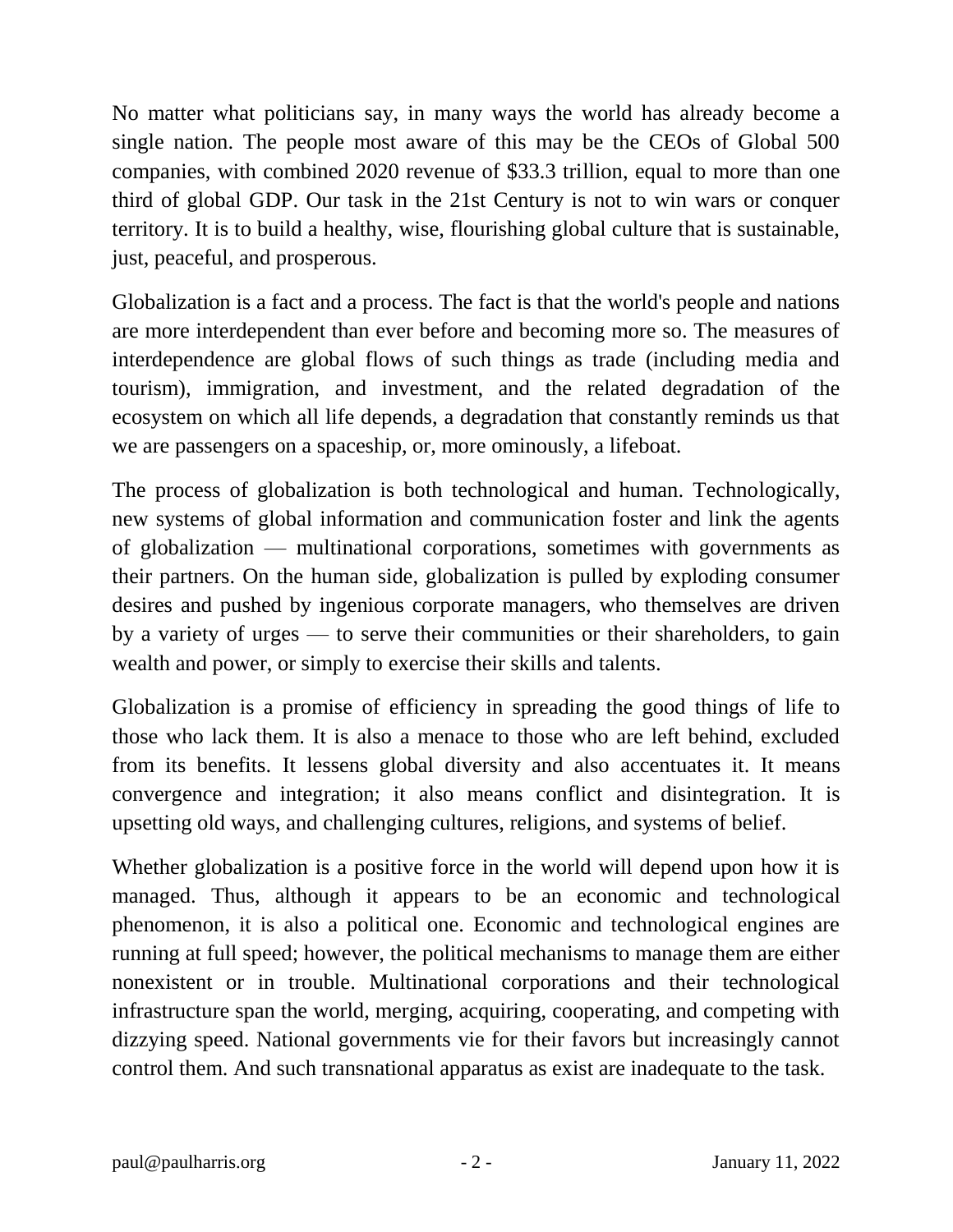At the end of World War II, the world readied itself for globalization by forming the United Nations and its sister institutions, the International Monetary Fund, the World Bank, and the General Agreement on Tariffs and Trade (which became the World Trade Organization in 1995). Then the Cold War set in and the world divided. The Cold War paralyzed globalization, replacing it with regionalization. Now the Cold War is over, yet the governance of globalization remains weak and confused.

There is no consensus about the purposes that globalization serves and the direction it should take. It proceeds, therefore, in limbo; as it intensifies, it highlights conflicts about its effects and priorities. These conflicts arise from different systems for interpreting values. Is there an overarching value system within which a consensus might be possible?

The head of a major investment group in Boston read the *Tao Te Ching*, a 2,400 year old Chinese book of wisdom, and applied it in managing his group. He developed a successful process for selecting investments that emphasized reaching consensus on the risk involved while minimizing personal power issues. He says, "I read and re-read the *Tao Te Ching* a lot. It helped me keep things on an even keel, with calm leadership." Here are some passages he especially likes from the *Tao Te Ching*:

Chapter 17: "The best leader is one of whose existence the people are barely aware. Next comes one whom they love and praise. Next one whom they fear. The worst is one whom they despise and defy."

Chapter 66: "How does the sea become the king of all streams? Because it lies lower than they! Hence it is the king of all streams. Therefore, the Sage reigns over the people by humbling himself in speech; and leads the people by putting himself behind. Thus it is that when a Sage stands above the people, they do not feel the heaviness of his weight; and when he stands in front of the people, they do not feel hurt. Therefore all the world is glad to push him forward without getting tired of him. Just because he strives with nobody, nobody can ever strive with him."

Chapter 68: "A good soldier is never aggressive; a good fighter is never angry. The best way of conquering an enemy is to win him over by not antagonizing him. The best way of employing people is to serve under them. This is called the virtue of non-striving. This is called using the abilities of people."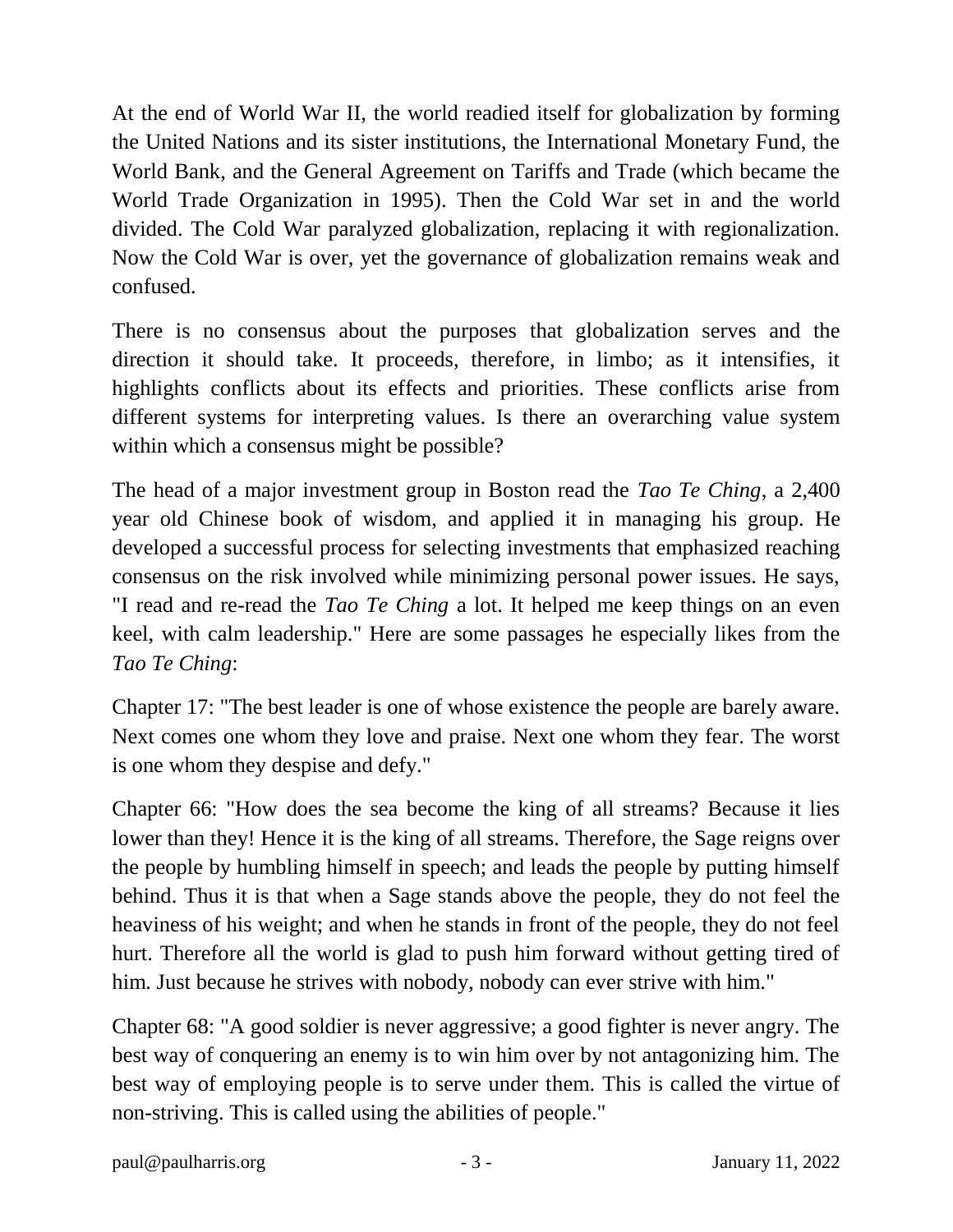Chapter 72: "When the people no longer fear your power, it is a sign that a greater power is coming. Do not interfere with their dwelling, nor lay heavy burdens upon their livelihood. Only when you cease to weary them, will they cease to be wearied of you. Therefore, the Sage knows himself, but makes no show of himself; loves himself, but does not exalt himself. He prefers what is within to what is without."

In the Hindu classic, *Bhagavad Gita*, Krishna represents the source of the universe and presents four practices that lead to enlightenment: meditation, yoga, devotion, and selfless service. Here are some verses from the *Bhagavad Gita*:

"There has never been a time when you and I...have not existed, nor will there be a time when we will cease to exist." (2:12)

"Perform your duty and abandon all attachment to success or failure. Such evenness of mind is called yoga." (2:48)

"One who is steady, who neither gets elated in happiness nor depressed when faced with sadness; who is free from attachments, fear, and anger, is truly the enlightened one." (2:56)

"For one who has conquered the mind, the mind is the best of friends; but for one who has failed to do so, the mind will be the greatest enemy." (6:6)

"When meditation is mastered, the mind is unwavering like the flame of a lamp in a windless place. In the still mind, in the depths of meditation, the Self reveals itself. Beholding the Self by means of the Self, we can know the joy and peace of complete fulfillment." (6:19)

"True knowledge sees the one indestructible Being in all beings, the unity underlying the multiplicity of creation." (18:20)

Here is what might be called the one minute autobiography of the great Chinese philosopher Confucius: "When I was 15 years old, I set my heart upon learning. At 30, I had my feet firmly planted on the ground. At 40, I no longer suffered from perplexities. At 50, I knew what were the biddings from heaven. At 60, my ear was attuned. At 70, I could follow the dictates of my own heart, for my desires no longer overstepped the boundaries of right." (Analects, 2:4)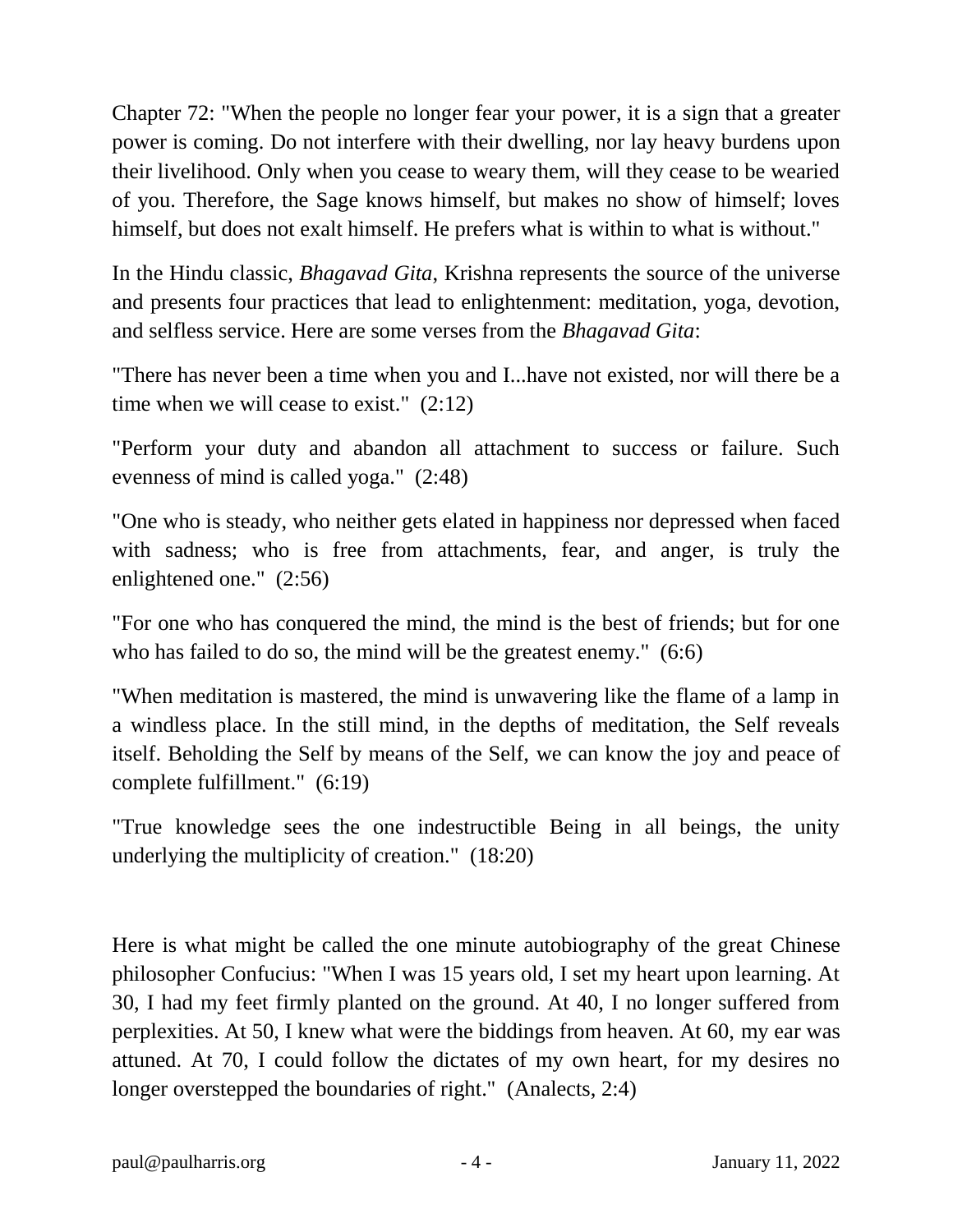Two key people in the Christian tradition are Jesus, of course, and the Roman emperor Constantine. Until Constantine, Christians were a persecuted minority, without much political power. After Constantine, Christianity became the official religion of the Roman empire and the dominant religion in European history. The lives of Jesus and Constantine could not have been more different. Jesus was a spiritual leader without much interest in worldly success. Constantine was a general who fought military battles to gain worldly power and eventually became a Roman emperor. Some Christians seem more inspired by the life and teachings of Jesus; others by the life and practices of Constantine.

How can we build a healthy, wise, flourishing global culture that is sustainable, just, peaceful, and prosperous?

To achieve sustainability, we need a massive mobilization of global resources, especially during the next 10 years, to drive a transition from fossil fuel energy to renewable energy, mostly solar and wind. We must electrify everything currently powered by fossil fuel energy, while regenerating soil, forests, oceans, and fresh water. We are likely to be much more successful if China and the U.S. work together cooperatively to attain mutual sustainability.

To achieve justice, we need economic, taxation, and social policies that ensure the basic human needs of every person living on earth are satisfied, including the need for productive and dignified employment. Establishing a proper role for government is crucial to serving the common good. When government owns the means of production, there are likely to be the inefficiencies, inequities, frustrations, and corruption of large bureaucracy. At the other extreme, laissezfaire capitalism is likely to increase wealth concentration, as in the game Monopoly, resulting in poverty, a shrinking middle class, and instability. Today there are 192 member states of the UN, all of whom have signed on in agreement with the Universal Declaration of Human Rights. We must move from aspiration to the effective protection of these rights through education, legal and institutional systems, and restorative justice practices.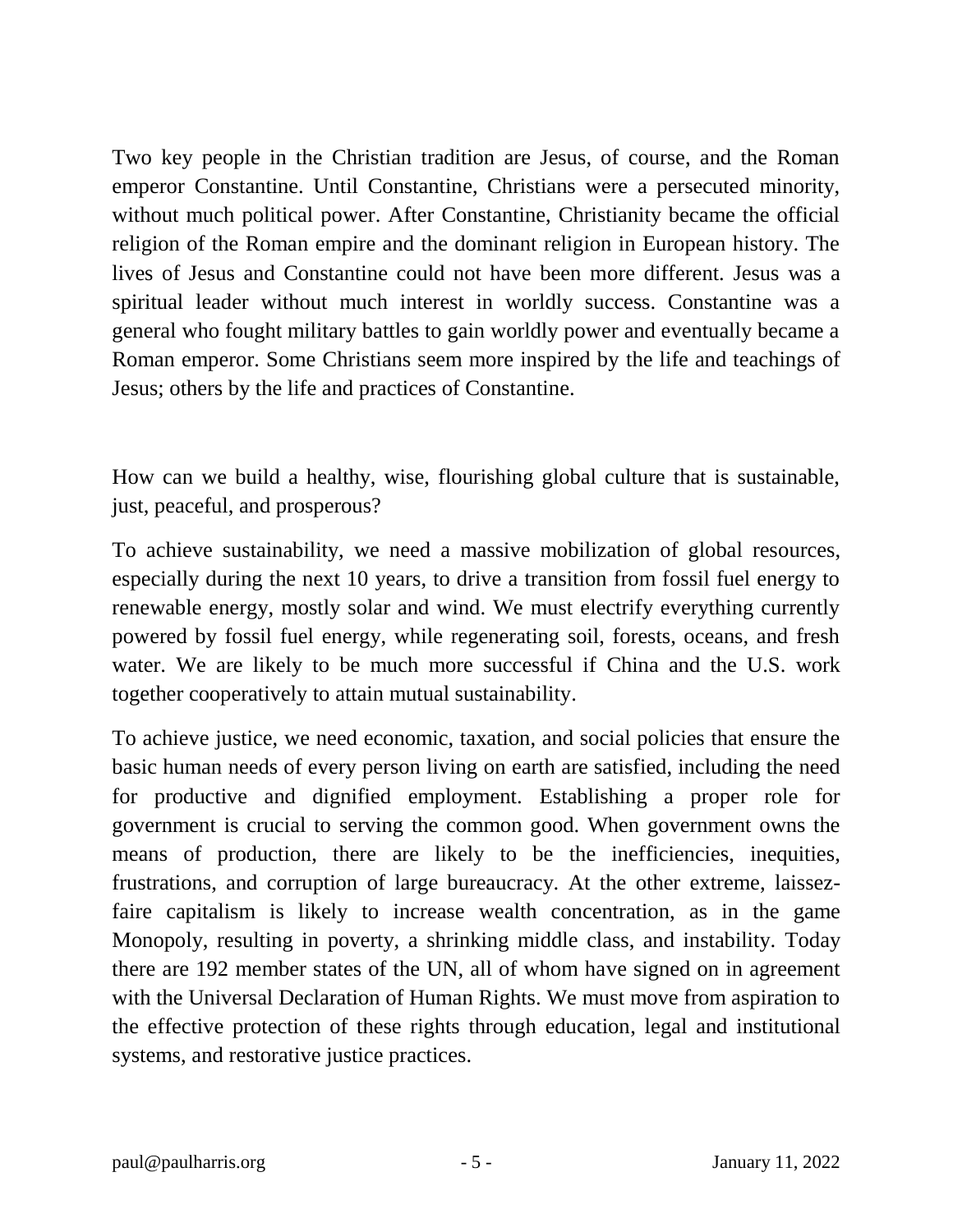To achieve peace, we need effective conflict resolution processes and training at every level of society including individuals, families, communities, cities, organizations, nations, and the world.

To achieve prosperity, we need universal education and healthcare; job training; incentives for innovation and small business development; and labor policies that support healthy and happy lifestyles, including shorter working hours with no reduction in pay, longer vacations, paid maternity and paternity leave, and sabbaticals.

To achieve good global governance, we need wise leadership at all levels of society with a long-term global perspective focused on serving the common good. Aristotle ranked forms of government from best to worst as follows:

Monarchy: one person ruling for the common good;

Aristocracy: a small group ruling for the common good;

Republic: many ruling for the common good;

Democracy: the needy ruling for their own interest;

Oligarchy: the wealthy ruling for their own interest;

Tyranny: one person ruling for his own interest.

The democratic Greek city states Athens, Sparta, Thebes, Corinth, and Delphi were eventually conquered by the growing Roman empire. Following the decline of the Roman empire, Europe became dominated by smaller monarchies (or tyrannies).

Aristotle was sometimes verifiably wrong. For example, he believed heavy objects fall faster than light objects. This was the dominant belief for almost 2,000 years after Aristotle, until Galileo Galilei decided to do a simple experiment. According to his student and biographer, Vincenzo Viviani, Galileo dropped two spheres of different masses from the Leaning Tower of Pisa at the same time. Both of them landed at the same time.